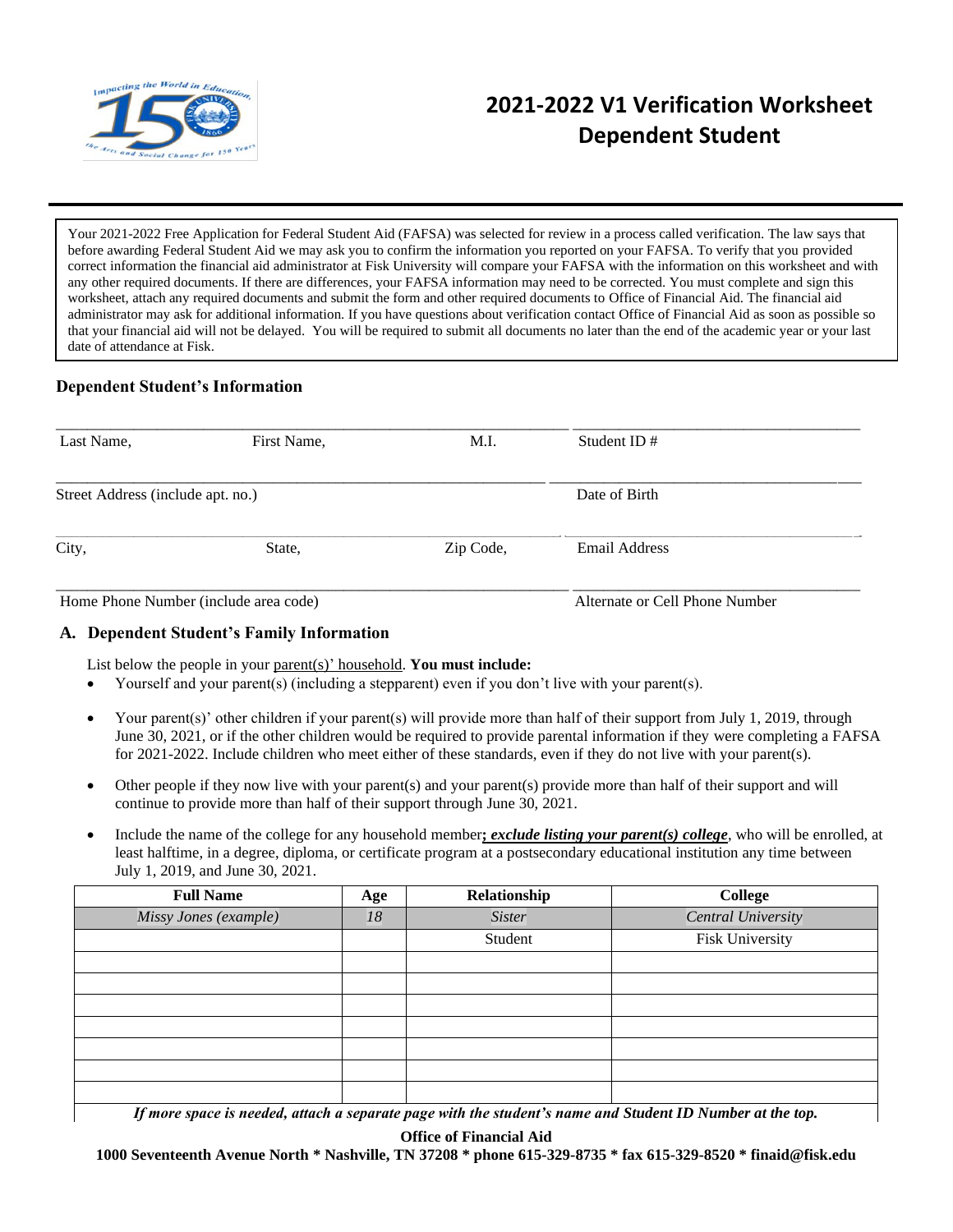# **B. Dependent Student AND Parent's Income Information to Be Verified**

1. **TAX RETURN FILERS** - *The best way to verify income is by using the IRS Data Retrieval Tool that is part of FAFSA on the Web. If the student and/or parents have not already used the tool, go to FAFSA.gov, log in to the student's FAFSA record, select "Make FAFSA Corrections," and navigate to the Financial Information section of the form. From there, follow the instructions to determine if the student and/or parents are eligible to use the IRS Data Retrieval Tool to transfer 2019 IRS income tax information*  into the student's FAFSA. It takes up to two weeks for IRS income information to be available for the IRS Data Retrieval Tool for *electronic IRS tax return filers, and up to eight weeks for paper IRS tax return filers.*

#### **Student Section - Check only ONE box from below if you filed a 2019 tax return.**

☐ Check **here if you used, or will use**, the IRS Data Retrieval Tool to transfer your tax information to your FAFSA.

□ Check here if you did not use the IRS Data Retrieval Tool. Attach a copy of your IRS Tax Return Transcript to this form. Contact the IRS at<http://www.irs.gov/Individuals/Get-Transcript> or 1-800-908-9946 to request a copy of your 2019 IRS Tax Return Transcript.

#### **Parent Section - Check only ONE box from below if you filed a 2019 tax return.**

□ Check here if your parent(s) filed a 2019 tax return **and used, or will use**, the IRS Data Retrieval Tool to transfer their tax information to your FAFSA, **skip to section C.**

☐ Check here if your parent(s) filed a 2019 tax return but **did not use** the IRS Data Retrieval Tool. Attach a copy of your parent(s) IRS Tax Return Transcript to this form. Contact the IRS at<http://www.irs.gov/Individuals/Get-Transcript> or 1-800-908-9946 to request a copy of your parent(s) 2019 IRS Tax Return Transcript, **skip to section C.**

# 2. **NONFILERS**

### **Student Section - Check only ONE box from below if you DID NOT file a 2019 tax return; list every employer even if they did not issue an IRS W-2 form. Do not fill this section out if you filed taxes for 2019.**

□ The student was not employed and had no income earned from work in 2019.

 $\Box$  The student was employed in 2019 and has listed below the names of all the student's employers, the amount earned from each employer in 2019 even if they did not receive an IRS W2 form, and whether an IRS W-2 form is attached. Attach copies of all 2019 IRS W-2 forms issued to the student by employers.

| <b>Student Employer's Name</b>                                                                            | <b>2019 Amount Earned</b> | <b>Check if W-2 Attached</b> |  |  |
|-----------------------------------------------------------------------------------------------------------|---------------------------|------------------------------|--|--|
| Suzy's Auto body Shop (example)                                                                           | $$2,000$ (example)        |                              |  |  |
|                                                                                                           |                           |                              |  |  |
|                                                                                                           |                           |                              |  |  |
| If mans angga is nooded, attach a conquesto noge with the studently nome and Ctudent ID Number of the top |                           |                              |  |  |

*If more space is needed, attach a separate page with the student's name and Student ID Number at the top.*

# **Parent Section - Check only one box from below if you did not file a 2019 tax return; list every employer even if they did not issue an IRS W-2 form. Do not fill this section out if you filed taxes for 2019.**

 $\Box$  The parent(s) was not employed and had no income earned from work in 2019.

 $\Box$  The parent(s) was employed in 2019 and has listed below the names of all the parent's employers, the amount earned from each employer in 2019 even if they did not receive an IRS W2 form, and whether an IRS W-2 form is attached. Attach copies of all 2019 IRS W-2 forms issued to the parent(s) by employers.

| <b>Parent(s) Employer's Name</b> | <b>Belongs To:</b><br>Mother/Father | <b>2019 Amount Earned</b> | Check if W-2<br><b>Attached</b> |
|----------------------------------|-------------------------------------|---------------------------|---------------------------------|
| Suzy's Auto body Shop (example)  | Father (example)                    | $$2,000$ (example)        |                                 |
|                                  |                                     |                           |                                 |
|                                  |                                     |                           |                                 |

Page **2** of **3 Office of Financial Aid 1000 Seventeenth Avenue North \* Nashville, TN 37208 \* phone 615-329-8735 \* fax 615-329-8520 \* finaid@fisk.edu**